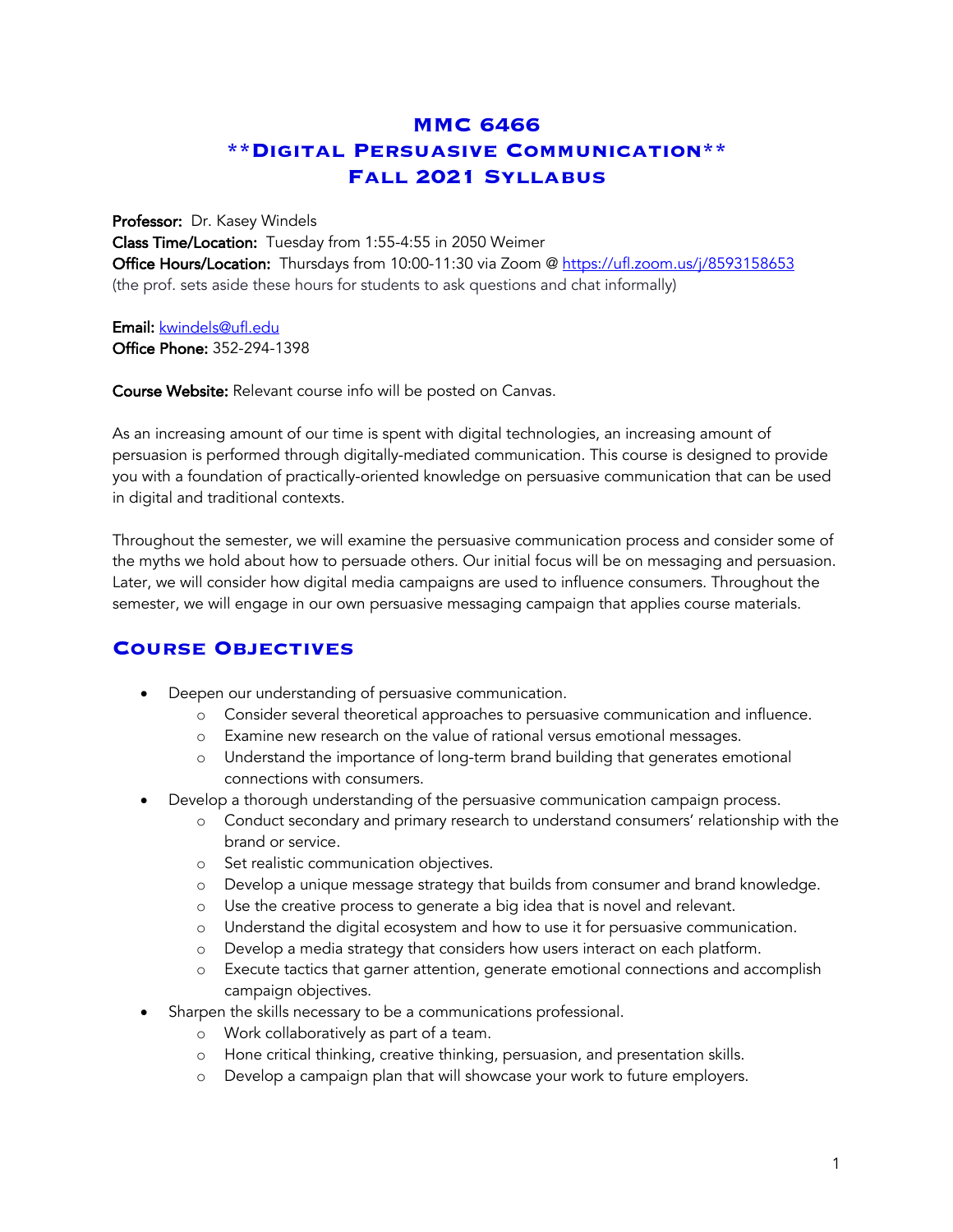#### "The best way to persuade people is with your ears - by listening to them." --Dean Rusk

### **Course Design**

- This course is designed as an **in-person course**, and the teaching pedagogy will reflect that. If you are feeling well and have not been recently exposed to a known case of COVID, please come to learn in the classroom. Lectures, discussions and activities will be tailored to the inperson format.
- However, there is still a global pandemic going on, and our classroom does contain the HyFlex technology. Therefore, we can employ that technology for those who must stay home due to exposure to COVID or other illness, yet feel well enough to join via Zoom. Lectures and discussions will be tailored to in-person students, yet can be viewed via a Zoom link. We will not record the lectures. Students can Zoom with their team during group work time.

### **Course Materials**

- **Required:** Morrison, Haley, Sheehan, Taylor. *Using Qualitative Research in Advertising* (2<sup>nd</sup> ed.). Sage, 2012.
- Recommended if you have not taken a PR or Advertising campaigns class: Avery and Yount. *Advertising Campaign Planning* (any edition). Melvin & Leigh, 2010.
- All other readings will be uploaded to Canvas.

## **Assignments**

1. Reaction Paper and Discussion Question: Each week you are responsible for writing an approximately 200-word response regarding the week's readings, due by Monday at 3:00. In the reaction paper, you will respond to the readings for the week. Do not summarize what you have read. Instead, respond to implied ideas in the reading, plus evaluate and elaborate on the author's main points. These papers will help you to participate in a meaningful discussion during our class time. The reaction paper will be evaluated with a check plus, check, or check minus, indicating either an outstanding (A=97); satisfactory (B=88), or unsatisfactory (C=77) performance. At the end of the reaction paper, you will also write one discussion question that will provoke interesting in-class discussion. Please **do not** include the following discussion question or its related counterparts, "Can you think of an example of an ad that contains (topic from the reading)?"

Some topics you may discuss in your reaction paper include the following:

- Discuss the most important idea(s) from the readings. How do you disagree? Can you reconcile your point of view with the readings?
- Raise a question relevant to the topic but not answered in the readings: "The author ignored this key issue…"
- Analyze how one text relates to another text from the same week or from a previous week. Point out similarities and differences. Reconcile with your own point of view.
- Connect a text to concepts and themes discussed in class.
- Question key assumptions made by the author.
- Consider the strengths and weaknesses of the author's argument.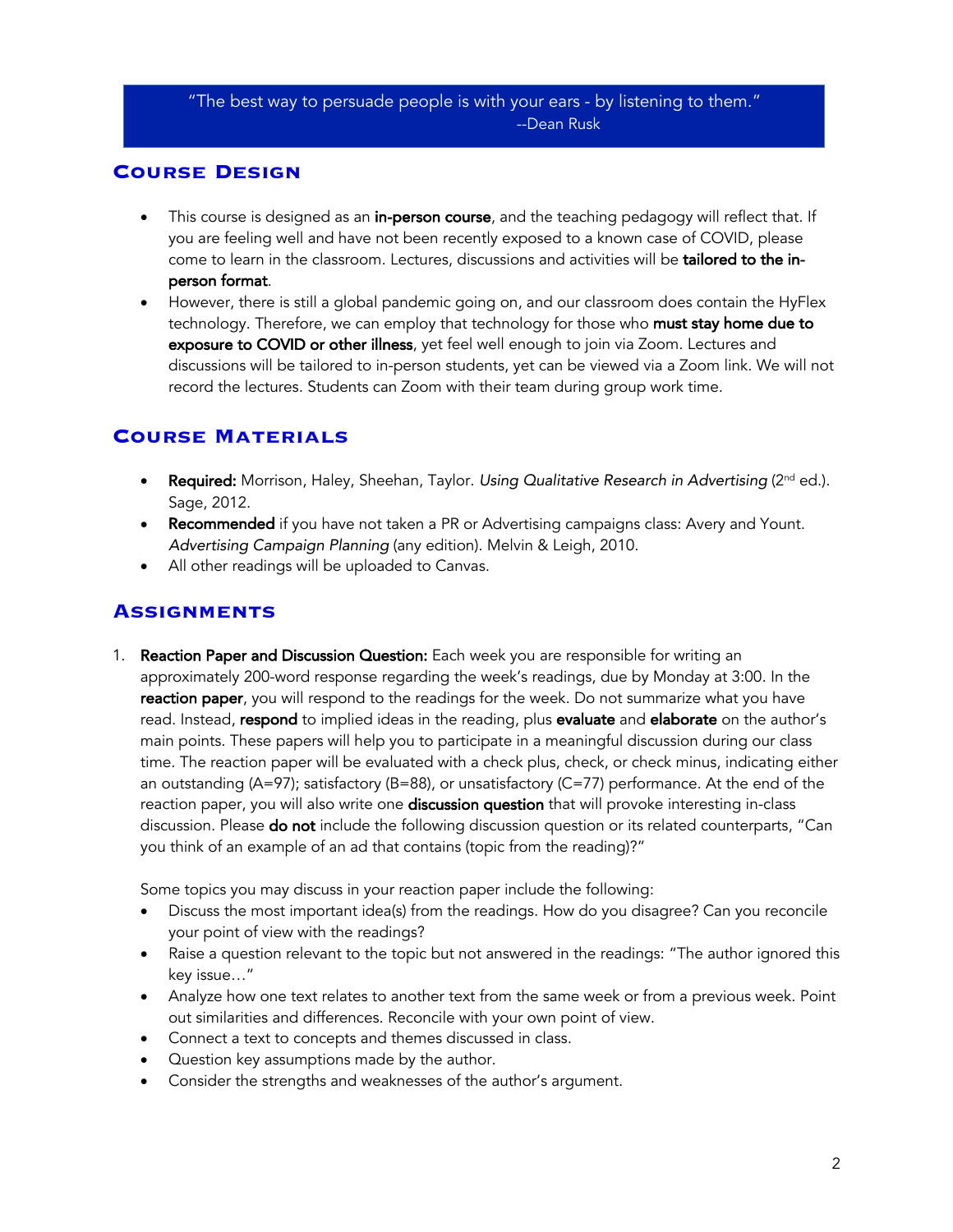• Consider how the material could be applied to real-world problems or to another area that interests you.

You will upload your reaction paper and discussion question into Canvas by 3:00 Monday.

- 2. Plansbook Critique: As a primer on the campaign plansbook and its parts, you will work with a team to critique a campaign plansbook. You will examine it section by section to determine the strengths and weaknesses of the plansbook. Your team will turn in a written evaluation.
- 3. In-Class Contributions: As the course is a seminar, class participation is essential–and a substantial part of student grades. Your grade for in-class contributions will be based on two factors: (1) your consistent, active contribution to in-class discussion and activities, which should demonstrate a firm grasp of the material covered and (2): your contribution to your team when we break out into groups, including whether you participate actively, communicate your points professionally, and work with your team for the full duration of the class period. Weekly participation will be evaluated with a check plus, check, or check minus, indicating either an outstanding  $(A=97)$ ; satisfactory  $(B=88)$ , or unsatisfactory (C=77) level of engagement.
- 4. Drafts of Persuasive Communication Campaign: You will work with your team on the final campaign project throughout the semester, with drafts of several parts of the project due. The drafts help ensure your team is on the right track and working on the project throughout the semester at a good pace. They also allow you to receive feedback from the professor. The drafts will be graded.
- 5. Final Digital Persuasive Communication Campaign: This is a group project in which you will apply your knowledge and understanding of audiences, persuasion, and digital media to develop a persuasive messaging campaign for a real client or social issue. The deliverable for this project is a ~20 page written campaign plansbook outlining your key problem or objective, target audience, research, insights, strategy, concept or big idea, and tactics. You will also develop a 10-15 minute presentation. Assignment and rubric will be posted on Canvas.

Peer Evaluation: After completion of the project, each student will complete a peer evaluation of the contributions of yourself and the other members in your group, which accounts for 5% of your total grade. If you do not turn in your group evaluation, you will receive a one-letter-grade deduction on your final campaign book grade.

NOTE: Since participation in group projects in critical, I also reserve the right to deduct up to 50% off any individual team member's team research report score if they receive evaluation scores that suggest they did not participate fully in the project.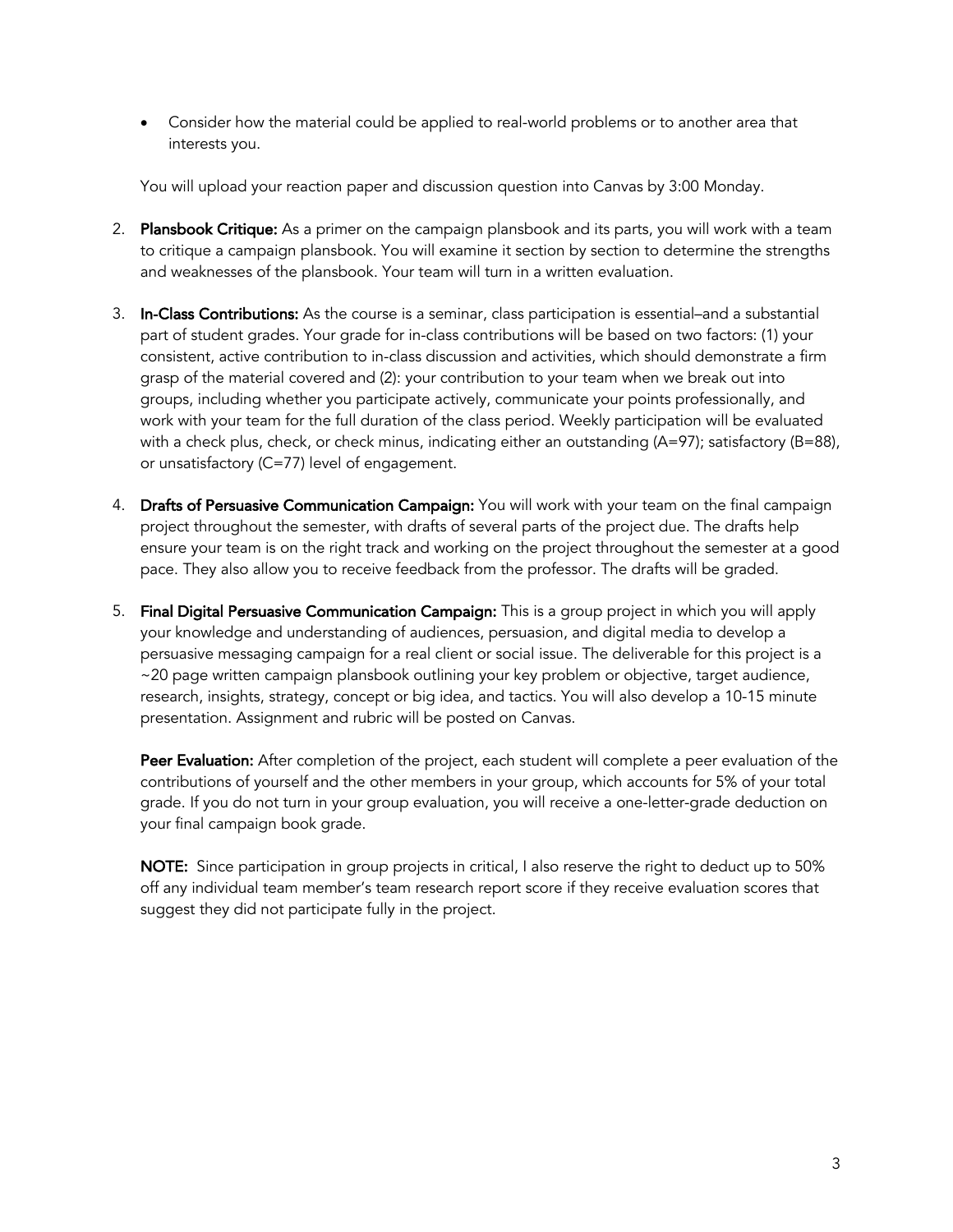#### **Grading**

| Group Persuasive Communication Campaign       | 65% |
|-----------------------------------------------|-----|
| Situation Analysis Draft (5%)                 |     |
| Qualitative Methods and Findings Draft (5%)   |     |
| Message Strategy Draft (5%)                   |     |
| Creative Concept Draft (5%)                   |     |
| Final Campaign Book (30%)                     |     |
| Final Campaign Presentation (10%)             |     |
| Peer Evaluation (5%)                          |     |
| Reaction Papers                               | 10% |
| In-Class Contributions (discussion and group) | 15% |
| Plansbook Critique                            | 10% |

### **Grading Scale**

|                       | 94.00 and above $= A$ | $90.00 - 93.99 = A$ |
|-----------------------|-----------------------|---------------------|
| $87.00 - 89.99 = B +$ | $84.00 - 86.99 = B$   | $80.00 - 83.99 = B$ |
| $77.00 - 79.99 = C +$ | $74.00 - 76.99 = C$   | $70.00 - 73.99 = C$ |
| $67.00 - 69.99 = D +$ | $64.00 - 66.99 = D$   | $61.00 - 63.99 = D$ |
| $60.99$ and below = E |                       |                     |

Please see UF grading policies at https://catalog.ufl.edu/UGRD/academic-regulations/grades-gradingpolicies/.

"You cannot reason people out of a position that they did not reason themselves into." --Ben Goldacre

### **Policies & Procedures**

- COVID Mask Expectations: Per University memo, and in light of CDC guidance, "we expect everyone to wear a mask at all times when inside any UF facility, even if you are vaccinated."
- COVID Quarantine: Per University memo, if you are sick, stay home and self-quarantine. Fill out the health screen and schedule a COVID test within 24 hours on the onset of symptoms. Email Dr. Windels (kwindels@ufl.edu) to alert her before class if you cannot make it to class due to COVID symptoms or positive test.
- Attendance: As a graduate-level course, your attendance and punctuality are expected each week. You will earn a zero for your in-class participation for any day in which you have an unexcused absence.

If you are going to miss class for an excused absence, you must let me know you will miss class (and why) BEFORE the class meets except in certain (rare) emergency situations.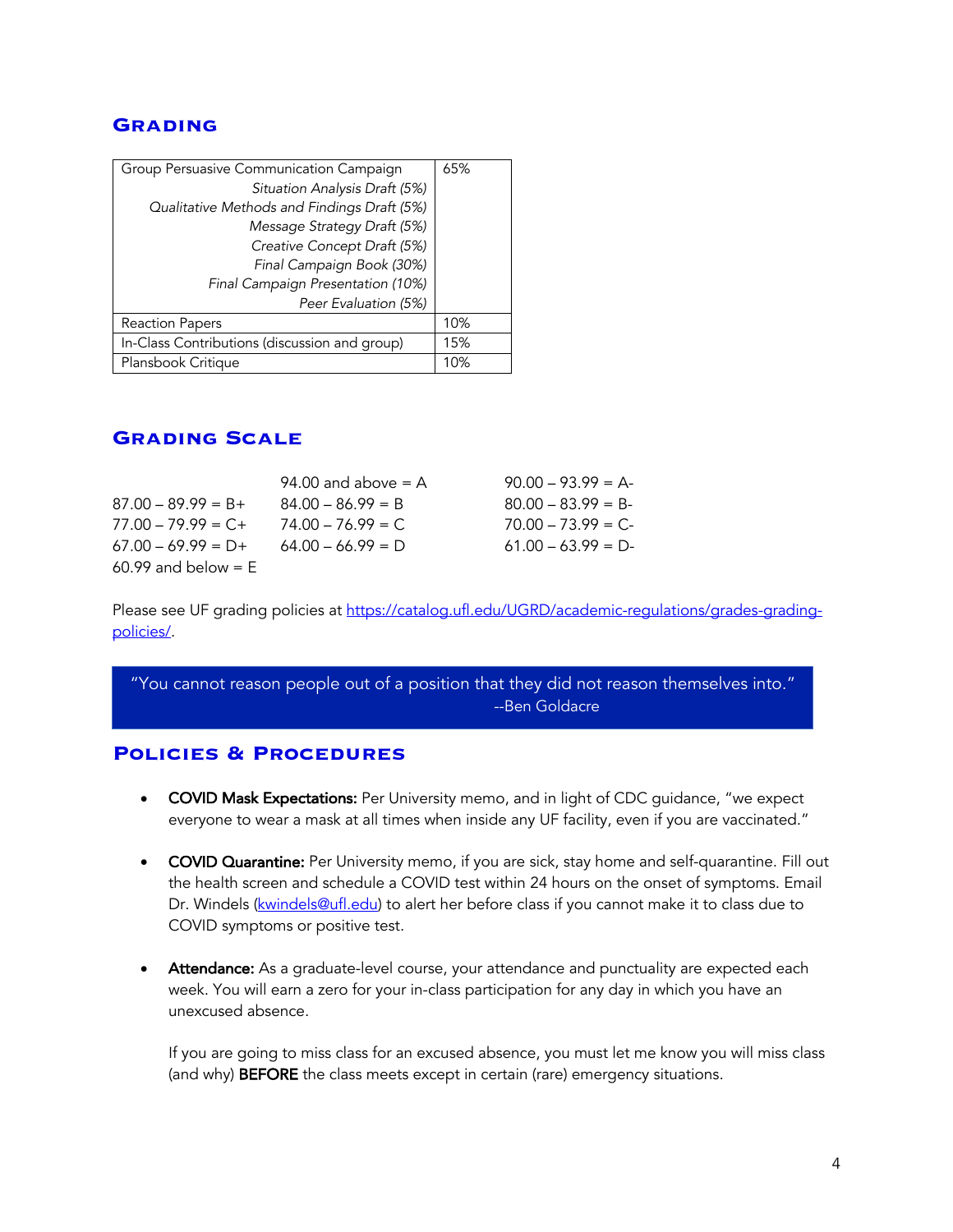Excused absences include religious holidays (on the holiday), jury duty, and medical/health issues. Unexcused absences include social events, entertaining out-of-town guests, holiday/travel plans, weddings, etc.

- Classroom Preparedness: Students should attend all classes and participate in class discussions. Students should complete readings **before** the class in which they are discussed. Finally, students should check email and Canvas frequently for the latest class information and updates.
- Group Work in Class: In-person, face-to-face communication is a learning outcome of this course and an important part of working in persuasive communications industries. As such, we will have some class time allotted to working on the group project. During that time, you and your team are expected to work on and converse about your project for the full length allotted during class. If you leave early or don't communicate with your team, your in-class contributions score will be lowered. If your whole team leaves early, every member of your team will receive a lower in-class contribution score for the day.
- **Technology/Paying Attention:** I prefer that you take hand-written notes in class and keep your laptops closed to avoid distraction. Research shows that we learn and remember more from handwriting our notes. Also, when we're distracted rather than engaged, we can't improve as professionals. No text messaging/social media/web surfing during class. If you do this you will be asked to stop. If you continue, you will be asked to leave.
- Grade Challenges: Grades will not be discussed via email, the telephone or in class. If you disagree with a grade given on any assignment, you must appeal the grade during my office hours or in an appointment with me. In this appeal, you must clearly state the problem and give a clear, concise explanation as to why you feel the grade is inaccurate. You must appeal assigned grades within two weeks of your receiving that particular grade. After two weeks, all grades are final.
- **E-mail Policy:** As e-mail has become a favored way to communicate in academia and industry, you must learn to use it appropriately. Thus, when e-mailing me, address me formally. I will generally return it within 24 hours of receiving it on weekdays or by Monday evening if I receive it on the weekend. If you need to discuss something in length, come see me during office hours or we can schedule an alternative time.
- Respect for Others' Ideas: Appropriate and professional classroom conduct is expected at all times. Respect and common courtesy toward your classmates and your professor are required. Effective communication relies on the ability to recognize and embrace diversity in all its forms, including viewpoints. Be respectful of the diverse range of opinions of everyone in the class, and help make this an inclusive environment. See the CJC diversity statement for more information: https://www.jou.ufl.edu/home/about/diversity-statement/.
- **Honor Code:** Please review the UF Student Honor Code and Student Conduct Code, which can be found at: https://sccr.dso.ufl.edu/policies/student-honor-code-student-conduct-code/. Any violation of the codes will be reported to the proper University administrators and may result in other sanctions.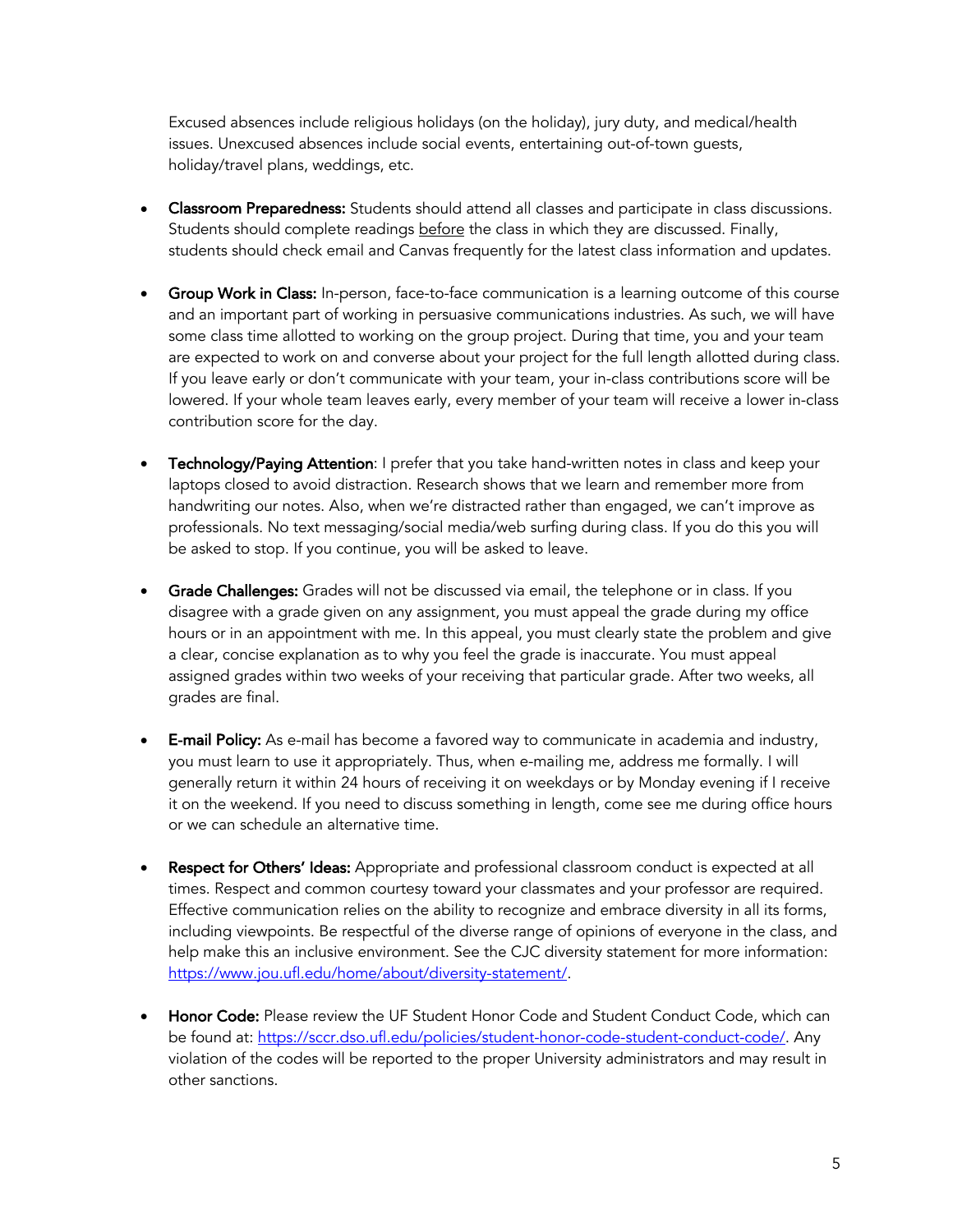Plagiarism: Original writing is essential to ethical communication, and it is also essential for this class. Cheating is any action that violates University norms or an instructor's guidelines for the preparation and submission of assignments. Such actions may include using or providing unauthorized assistance or materials on course assignments or possessing unauthorized materials during an exam.

Plagiarism involves the representation of another's work as your own, for example: (a) Submitting as one's own any material that is copied from published or unpublished sources such as the Internet, print sources, or video programs without proper acknowledgement that it is someone else's. (b) Paraphrasing another's views, opinions or insights without proper acknowledgement or copying of any source in whole or in part with only minor changes in wording or syntax even with acknowledgement. (c) Submitting as one's own work a report, examination, paper, computer file, lab report or other assignment which has been prepared by someone else. (d) Presenting work created for another course as original work in this class.

UF requires faculty who find evidence of plagiarism to submit a report to Student Conduct and Conflict Resolution. Please read the UF Student Honor Code for more information.

- Effective Writing and Presentation Skills: Your written communication is expected to be clear and concise. I will grade you on your ideas as well as on grammar, syntax, spelling and other writing mechanics. Be sure to proofread all papers and presentations carefully. Presentation skills are another important component of communication. We will have class assignments that focus on presentation skills and delivery. I will specify a time limit for each presentation. You must observe these limits. Plan and rehearse the material.
- Professional Credibility: There are certain egregious errors that signify to a client or superior that you have not given adequate attention to your assignment. One example of an egregious error is misspelling the client's name. Another is misrepresenting facts about the client. Agencies get fired on the spot for these types of errors. You will receive a two-letter-grade reduction.
- Professional Execution: You should execute and present your ideas as if you were pitching to a client or boss. You can choose the tools (Photoshop, InDesign, PPT, Prezi, etc.), but the key is to develop professional work.
- Students with Disabilities: Students with disabilities can receive accommodations. The first step is to contact the Disability Resource Center (352-329-8565; www.dso.ufl.edu/drc/). Once you receive your accommodation letter, provide a copy to the professor as early as possible in the semester.
- Course Evaluations: Students are expected to provide professional and constructive feedback on the quality of instruction via the online course evaluation system, GatorEvals. You will be notified when the evaluation period begins, and you can find GatorEvals through your Canvas course menu.
- Counseling and Wellness Center: Your well-being is important to the University of Florida. The U Matter, We Care initiative is committed to creating a culture of care on our campus by encouraging members of our community to look out for one another and to reach out for help. If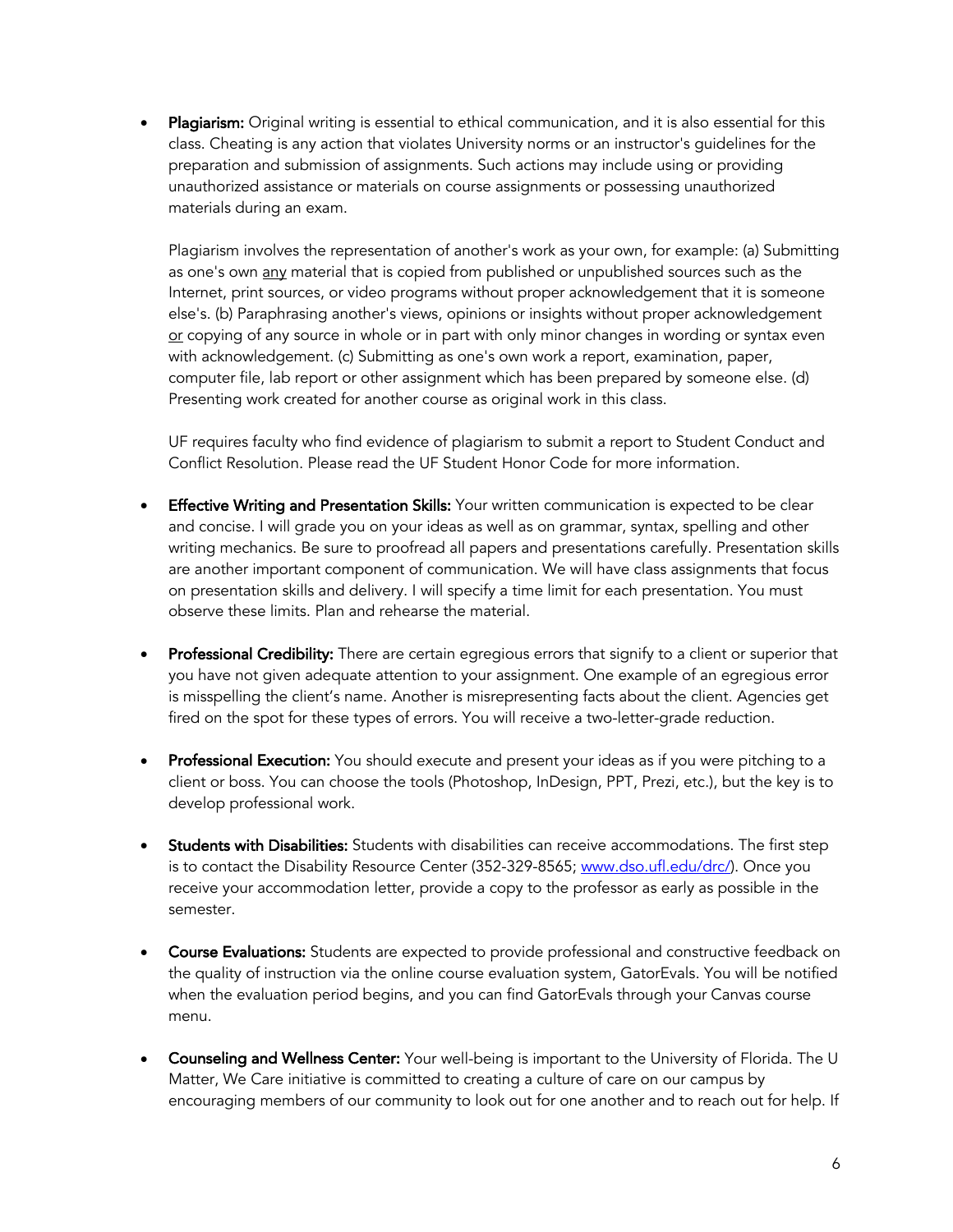you or a friend is in distress, please contact umatter@ufl.edu so that the U Matter, We Care Team can reach out to the student in distress. A nighttime and weekend crisis counselor is available by phone at 352-392-1575. The U Matter, We Care Team can help connect students to the many other helping resources available including, but not limited to, Victim Advocates, Housing staff, and the Counseling and Wellness Center. Please remember that asking for help is a sign of strength. In case of emergency, call 9-1-1.

Recording the Professor: Students are allowed to record video or audio of class lectures. However, the purposes for which these recordings may be used are strictly controlled. The only allowable purposes are (1) for personal educational use, (2) in connection with a complaint to the university, or (3) as evidence in, or in preparation for, a criminal or civil proceeding. All other purposes are prohibited. Specifically, students may not publish recorded lectures without the written consent of the instructor.

A "class lecture" is an educational presentation intended to inform or teach enrolled students about a particular subject, including any instructor-led discussions that form part of the presentation, and delivered by any instructor hired or appointed by the University, or by a guest instructor, as part of a University of Florida course. A class lecture **does not** include lab sessions, student presentations, clinical presentations such as patient history, academic exercises involving solely student participation, assessments (quizzes, tests, exams), field trips, private conversations between students in the class or between a student and the faculty or lecturer during a class session.

Publication without permission of the instructor is prohibited. To "publish" means to share, transmit, circulate, distribute, or provide access to a recording, regardless of format or medium, to another person (or persons), including but not limited to another student within the same class section. Additionally, a recording, or transcript of a recording, is considered published if it is posted on or uploaded to, in whole or in part, any media platform, including but not limited to social media, book, magazine, newspaper, leaflet, or third party note/tutoring services. A student who publishes a recording without written consent may be subject to a civil cause of action instituted by a person injured by the publication and/or discipline under UF Regulation 4.040 Student Honor Code and Student Conduct Code.

"People are generally better persuaded by the reasons which they have themselves discovered than by those which have come into the mind of others." --Blaise Pascal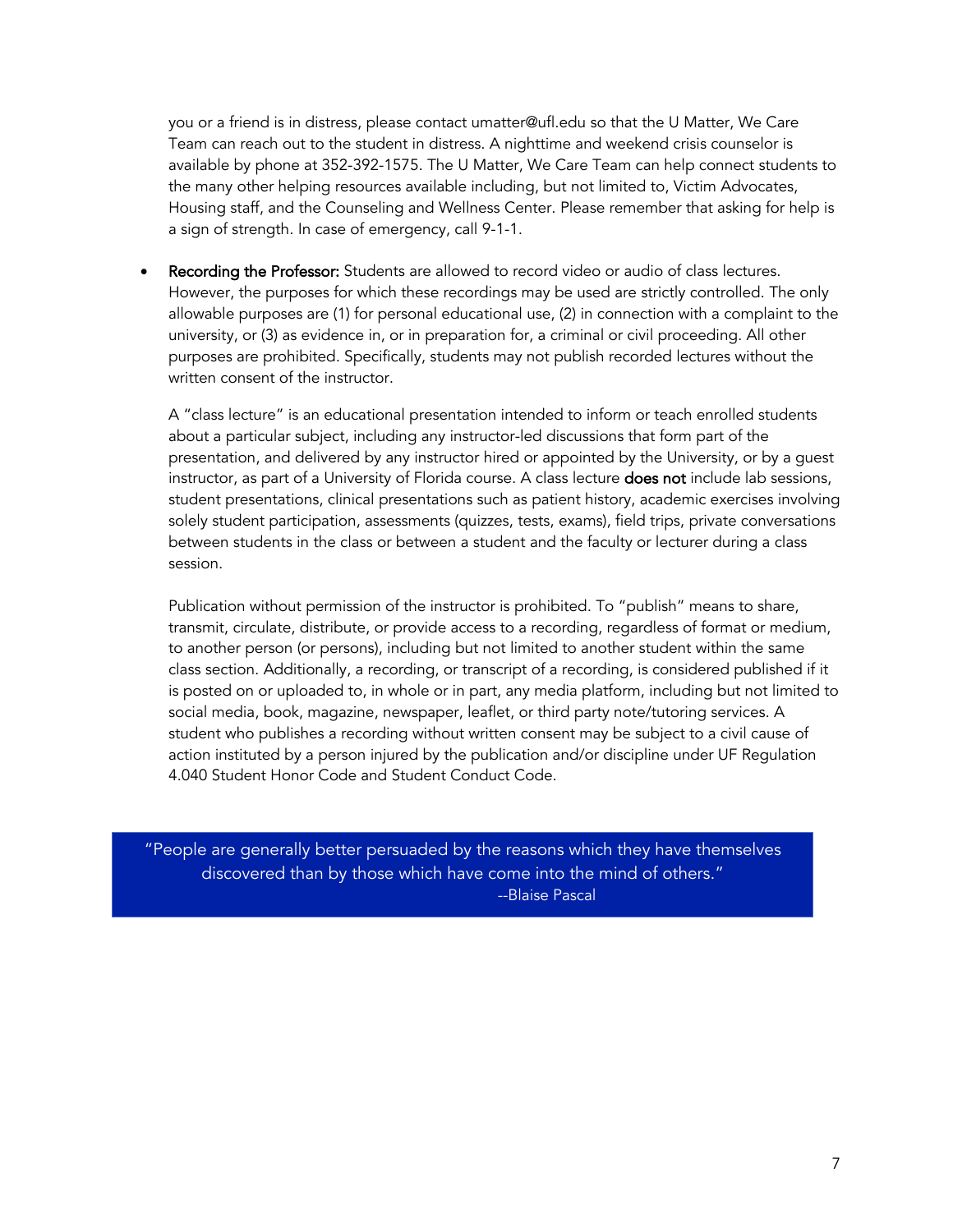|       | <b>MMC 6466</b>                                                                                                                 | <b>TENTATIVE COURSE SCHEDULE</b>                                                                           |                                                                                                 |  |
|-------|---------------------------------------------------------------------------------------------------------------------------------|------------------------------------------------------------------------------------------------------------|-------------------------------------------------------------------------------------------------|--|
|       | Topic / Key Question                                                                                                            | Assignments & -Readings                                                                                    | -Active Learning                                                                                |  |
| 8/24  | Course Intro and The<br><b>Strategic Planning Process</b>                                                                       | -C: Resource Readings on Strategic Planning<br>Process as Resources for Plansbook Critique                 | -Library resources<br>-Briefed on<br>Plansbook Critique                                         |  |
|       | What are the steps in the<br>persuasive                                                                                         |                                                                                                            | Assignment                                                                                      |  |
|       | communications strategic<br>planning process?                                                                                   |                                                                                                            |                                                                                                 |  |
| 8/31  | Persuasive Communication                                                                                                        | Plansbook Critique Due                                                                                     | -CrossFit Activity                                                                              |  |
|       | Why is research an<br>important part of<br>persuasive<br>communication?                                                         | -B: Qualitative Research in Advertising Ch. 1-2<br>-C: Adv. Campaign Planning Ch. 1: Situation<br>Analysis | -Choose a client and<br>begin secondary<br>research                                             |  |
| 9/7   | Qualitative Research for<br>Consumer Insights<br>What kinds of research<br>help us develop messages<br>that persuade consumers? | -B: Qualitative Research in Advertising Ch. 3-4<br>-C: Advertising Research Ch. 10: Focus Groups           | -Practice discussion<br>guides and listening<br>-Group work on<br>interview discussion<br>guide |  |
| 9/14  | Qualitative Research and                                                                                                        | <b>Situation Analysis Due</b>                                                                              | -Group work on                                                                                  |  |
|       | Analysis                                                                                                                        | -B: Qualitative Research in Advertising Ch. 5<br>-C: Consumer Insights 2.0 Ch. 9                           | projectives<br>-Data analysis                                                                   |  |
|       | How do we get the most                                                                                                          | -C: Advertising Research Ch. 11: Analysis of                                                               | practice                                                                                        |  |
|       | out of our qualitative data                                                                                                     | Qualitative Research                                                                                       | -Focus group with                                                                               |  |
|       | analysis and report those                                                                                                       |                                                                                                            | projectives                                                                                     |  |
|       | insights and findings?                                                                                                          |                                                                                                            |                                                                                                 |  |
| 9/21  | Strategic Messaging                                                                                                             | Qualitative Methods and Findings Due<br>-C: Davis Ch. 5                                                    | -Strategy Activities                                                                            |  |
|       | How do we choose the                                                                                                            | -C: How to Do Account Planning                                                                             | -Group work on                                                                                  |  |
|       | right path and write an                                                                                                         | -C: Podcast - Sweathead with Marco del Valle                                                               | strategy                                                                                        |  |
|       | inspirational strategy?                                                                                                         | -C: The Chop Shop Theory of Strategy and                                                                   |                                                                                                 |  |
|       |                                                                                                                                 | Planning                                                                                                   |                                                                                                 |  |
| 9/28  | The Myth of the Rational                                                                                                        | -C: Kahneman: Ch. 1: System 1 and System 2                                                                 | -Brainstorm: Save the                                                                           |  |
|       | Consumer                                                                                                                        | -C: Emotions and Feelings: Drivers of Consumer                                                             | Library                                                                                         |  |
|       |                                                                                                                                 | Behavior                                                                                                   | -Group work on                                                                                  |  |
|       | Why do we assume that                                                                                                           | -C: Brands Need Building                                                                                   | strategy                                                                                        |  |
|       | rational arguments are the                                                                                                      | -C: Demasio Video 1                                                                                        |                                                                                                 |  |
|       | way to persuade?                                                                                                                | -C: Demasio Video 2                                                                                        |                                                                                                 |  |
|       | Should we think about                                                                                                           |                                                                                                            |                                                                                                 |  |
|       | branding in the short or                                                                                                        |                                                                                                            |                                                                                                 |  |
|       | long term?                                                                                                                      |                                                                                                            |                                                                                                 |  |
| 10/5  | The Creative Process                                                                                                            | <b>Message Strategy Due</b><br>-C: AdTeachings eBook on Idea Generation                                    | -Creative process<br>activities                                                                 |  |
|       | How do we come up with                                                                                                          | -C: Hey Whipple Ch. 4 on How to Get Ideas                                                                  |                                                                                                 |  |
|       | amazing ideas?                                                                                                                  |                                                                                                            |                                                                                                 |  |
| 10/12 | Workshop Day                                                                                                                    | -Podcast: Sweathead (Mark Pollard) with Simeon                                                             | -TBD                                                                                            |  |
|       |                                                                                                                                 | Coker                                                                                                      |                                                                                                 |  |
|       |                                                                                                                                 | -Podcast: Design Matters (Debbie Millman) with<br>Nick Law                                                 |                                                                                                 |  |